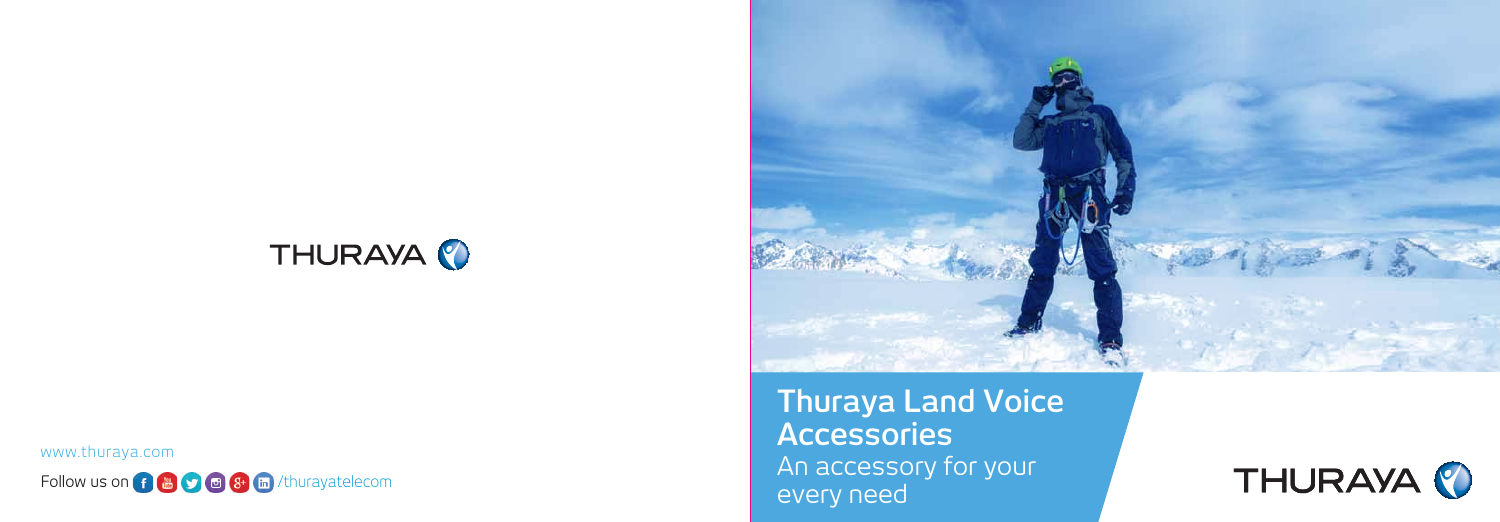Thuraya has built up a strong portfolio of satellite handsets, with products available that cater for the specific needs of different markets. Thuraya's handsets successfully serve Governments, Militaries, NGOs, Energy and other companies, Seafarers and Adventurers across Thuraya's satellite coverage which covers more than 160 countries in Europe, Africa, Asia and Australia.





## Thuraya XT-PRO DUAL *Dual mode. Dual SIM.*

The Thuraya XT-PRO DUAL is the world's first dual-mode, dual-SIM phone, bridging the gap between satellite and terrestrial communications.



# Thuraya XT-PRO *Universally professional.*

Designed for professional users, Thuraya XT-PRO is ruggedized and equipped with the longest battery life on any satellite phone, ensuring connectivity no matter where you go.



## Thuraya XT-LITE *Simple. Reliable. Affordable.*

The Thuraya XT-LITE provides reliable satellite phone connectivity with unbeatable value. It is designed for cost-conscious users who need to stay securely connected, without compromising on a clear and uninterrupted satellite connection.



## Thuraya SatSleeve+ *It's Your World. Your Phone. Your Call.* The perfect blend of mobility and simplicity,

the Thuraya SatSleeve+ is the fastest way to transform your phone into a satellite smartphone.



## Thuraya SatSleeve Hotspot *Portable Wi-Fi Hotspot via satellite.*

Connect your smartphone via Wi-Fi to the SatSleeve Hotspot and you have the option to be in the comfort of an indoor location while the Hotspot is outside and facing the satellite.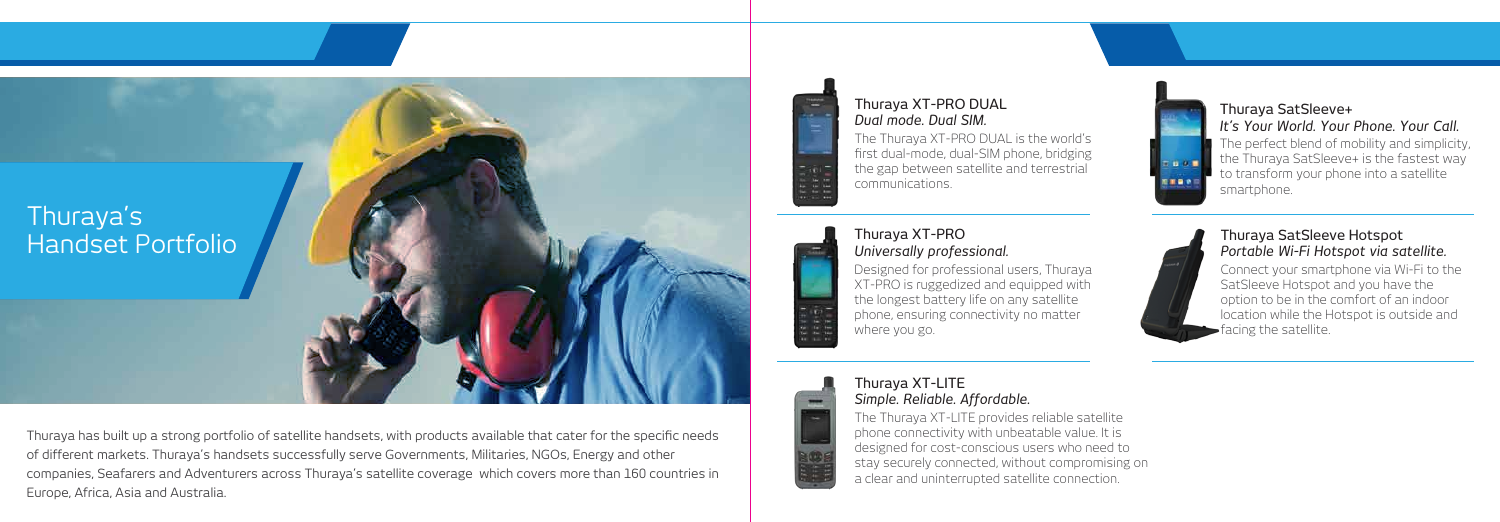## **Thuraya Land Voice Accessory Portfolio**

Thuraya offers a wide range of accessories to complement your Thuraya handset. These accessories are designed to provide greater mobility and flexibility when using your Thuraya phone.

# **Thuraya Land Voice Accessories Fixed Docking Units**

### **Complementing Thuraya phones**

Fixed Docking Units are home/office docking adaptors that allow you to use Thuraya satellite services in indoor environments. Simply connect the Fixed Docking Unit with the included antennas and dock your Thuraya handset into the cradle to enjoy all standard satellite services.



## **FDU-XT****FDU-XT-PLUS**



### **Easy to install and operate**

- Supports high-quality voice transmission via auxiliary handset, speakerphone or any analogue extension telephone
- Charges your satellite phone while docked in the cradle
- Supports GmPRS services with USB port or DTE (downlink speed up to 60 kbps/uplink up to 15 kbps)
- Supports circuit switched data service at speeds up to 9.6 kbps
- Supports selected Group3 analogue fax machines and PC fax at speeds up to 9.6 kbps
- Supports PABX connection
- Bluetooth 3.0 (only on FDU-XT PLUS)

|                              | <b>XT-PRO DUAL</b> | <b>XT-PRO</b> | <b>XT-LITE</b>   | SatSleeve+       | <b>SatSleeve</b><br><b>Hotspot</b> |
|------------------------------|--------------------|---------------|------------------|------------------|------------------------------------|
| FDU-XT                       |                    | $\checkmark$  |                  |                  |                                    |
| FDU-XT PLUS                  | $\checkmark$       |               |                  |                  |                                    |
| Indoor Repeater              | ✓                  | ✓             | ✓                | ✓                |                                    |
| External handset antenna     | $\checkmark$       | $\checkmark$  | $\checkmark$     | $\checkmark$     | $\checkmark$                       |
| Sattrans SAT Docker          |                    | ✓             | $(\checkmark)^*$ |                  |                                    |
| Sattrans SAT VDA             |                    | $\checkmark$  |                  |                  |                                    |
| <b>APSI Vehicle Kit</b>      | $\checkmark$       | $\checkmark$  | $(\checkmark)^*$ | $(\checkmark)^*$ | $(\checkmark)^*$                   |
| XT-Hotspot                   |                    | $\checkmark$  |                  |                  |                                    |
| Solar Charger                | $\checkmark$       | $\checkmark$  | $\checkmark$     | $\checkmark$     | $\checkmark$                       |
| Spare batteries              | $\checkmark$       | $\checkmark$  | $\checkmark$     | $\checkmark$     | $\checkmark$                       |
| Spare Travel Charger         | ✓                  | ✓             | ✓                | $\checkmark$     |                                    |
| Spare Car Charger            | $\checkmark$       | $\checkmark$  | $\checkmark$     | $\checkmark$     | $\checkmark$                       |
| Spare USB Cable              | $\checkmark$       | ✓             | ✓                | $\checkmark$     | ✓                                  |
| Wrist Strap                  | $\checkmark$       |               |                  |                  |                                    |
| Universal smartphone adaptor |                    |               |                  | ✓                |                                    |
| Hotspot Stand                |                    |               |                  |                  |                                    |

*\*Works as a vehicle phone holder with external antenna while using the microphone and earset of the handset*

*Available for: Thuraya XT-PRO, Thuraya XT Available for: Thuraya XT-PRO DUAL*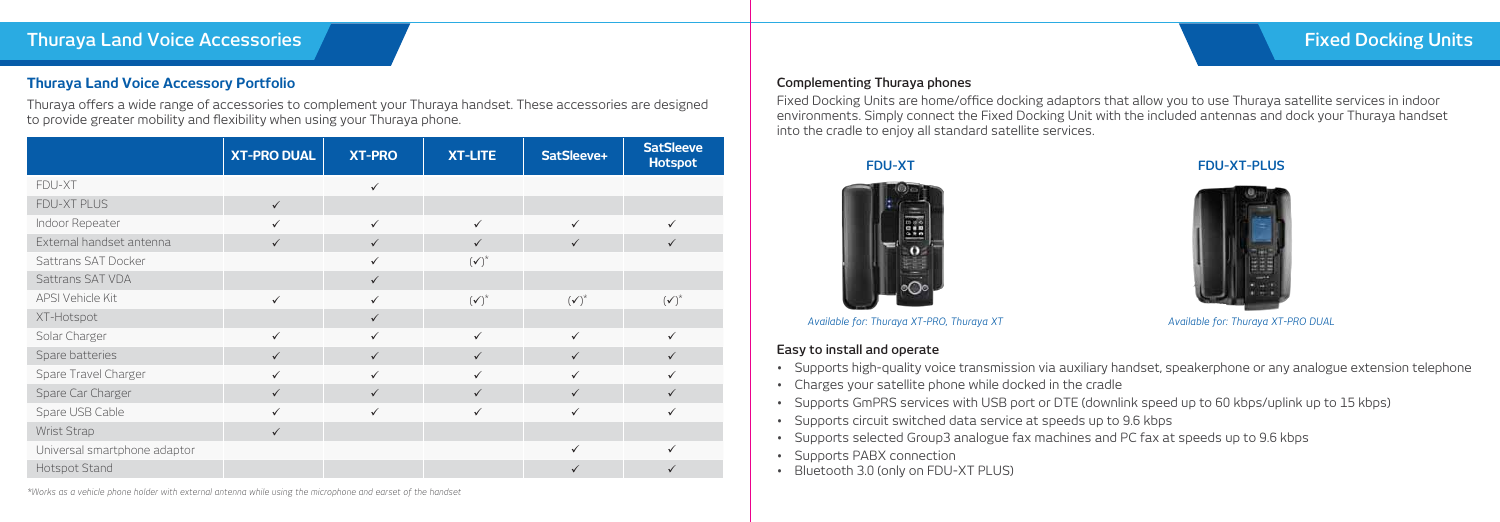# **Fixed Docking Units Specifications Fixed Docking Units Specifications**



### **FDU-XT PLUS FDU-XT PLUS (Land installation) (Marine installation)**

|                                     |                                                                                                                         |                                                                                                                         | THURAYA O                                                                                                               |                                        |                                                                                                           | <b>FDU-XT PLUS</b>                                                                                             | <b>FD</b>                                                             |
|-------------------------------------|-------------------------------------------------------------------------------------------------------------------------|-------------------------------------------------------------------------------------------------------------------------|-------------------------------------------------------------------------------------------------------------------------|----------------------------------------|-----------------------------------------------------------------------------------------------------------|----------------------------------------------------------------------------------------------------------------|-----------------------------------------------------------------------|
|                                     |                                                                                                                         |                                                                                                                         |                                                                                                                         |                                        | <b>FDU-XT</b>                                                                                             | (Land installation)                                                                                            | (Mari                                                                 |
|                                     | <b>FDU-XT</b>                                                                                                           | <b>FDU-XT PLUS</b><br>(Land installation)                                                                               | <b>FDU-XT PLUS</b><br>(Marine installation)                                                                             | Package<br><b>Contents</b>             | • FDU-XT main unit<br>• Auxiliary handset<br>. SAT antenna with 25m cable<br>• GPS antenna with 25m cable | . FDU-XT PLUS main unit<br>• Auxiliary handset<br>. SAT antenna with 25m cable<br>• GPS antenna with 25m cable | • FDU-XT PLUS<br>• Auxiliary hand<br>• Marine antenr<br>• 25m antenna |
| <b>Dimensions</b><br>(Docking unit) | 221 x 176 x 80 mm<br>$(W \times H \times D)$                                                                            | 198 x 235 x 86 mm<br>$(W \times H \times D)$                                                                            | 198 x 235 x 86 mm<br>$(W \times H \times D)$                                                                            |                                        | • Mounting kit<br>• Universal power supply<br>(Input: 100-240V AC, Output: 12V DC)                        | • Mounting kit<br>• Universal power supply<br>(Input: 100-240V AC, Output: 12V DC)                             | • Mounting kit<br>• Universal pow<br>(Input: 100-240                  |
| <b>Interfaces</b>                   | $\cdot$ 3 x RJ-11:<br>- External telephone connection<br>- External G3 fax connection<br>- Auxiliary handset connection | $\cdot$ 3 x RJ-11:<br>- External telephone connection<br>- External G3 fax connection<br>- Auxiliary handset connection | $\cdot$ 3 x RJ-11:<br>- External telephone connection<br>- External G3 fax connection<br>- Auxiliary handset connection |                                        | • USB cable<br>• RJ-11 cable<br>• Support CD<br>• User manual                                             | • USB cable<br>• RJ-11 cable<br>• Support CD<br>• User manual                                                  | • USB cable<br>• RJ-11 cable<br>• Support CD<br>• User manual         |
|                                     | • 1 x RS-232 serial connection<br>• 1 x USB PC connection                                                               | • 1 x RS-232 serial connection<br>• 1 x USB PC connection                                                               | • 1 x RS-232 serial connection<br>• 1 x USB PC connection                                                               | Environmental<br><b>Specifications</b> | · Storage temperature:<br>$-40$ °c to $+70$ °c                                                            | · Storage temperature:<br>$-40$ °c to $+70$ °c                                                                 | • Storage temp<br>$-40$ °c to $+70$ °c                                |
|                                     | • 2 x SMA connectors:<br>- Satellite antenna connection<br>- GPS antenna connection                                     | • 2 x SMA connectors:<br>- Satellite antenna connection<br>- GPS antenna connection                                     | • 2 x SMA connectors:<br>- Satellite antenna connection<br>- GPS antenna connection                                     |                                        | • Operating temperature:<br>$-20$ °c to $+60$ °c<br>· Operational humidity:                               | • Operating temperature:<br>$-20$ °c to $+60$ °c<br>• Operational humidity:                                    | • Operating ten<br>$-20$ °c to $+60$ °c<br>• Operational h            |
|                                     |                                                                                                                         | • 3.5pi external speaker jack                                                                                           | • 3.5pi external speaker jack                                                                                           |                                        | up to 95% non-condensing at 40°c                                                                          | up to 95% non-condensing at 40°c                                                                               | up to 95% nor                                                         |
|                                     |                                                                                                                         |                                                                                                                         |                                                                                                                         |                                        |                                                                                                           |                                                                                                                |                                                                       |

- **Package** FDU-XT main unit FDU-XT PLUS main unit FDU-XT PLUS main unit
- **Contents** Auxiliary handset Auxiliary handset Auxiliary handset
- SAT antenna with 25m cable SAT antenna with 25m cable Marine antenna
- $\overline{\phantom{a}}$  antenna with 25m cable  $\overline{\phantom{a}}$  25m antenna cable  $\overline{\phantom{a}}$
- Mounting kit Mounting kit Mounting kit
- Universal power supply Universal power supply Universal power supply (Input: 100-240V AC, Output: 12V DC) (Input: 100-240V AC, Output: 12V DC) (Input: 100-240V AC, Output: 12V DC)
- USB cable USB cable USB cable
- RJ-11 cable RJ-11 cable RJ-11 cable
- Support CD Support CD Support CD
- User manual User manual User manual
- **Environmental** Storage temperature: Storage temperature: Storage temperature:
- Operating temperature: Operating temperature: Operating temperature:  $\degree$ c to +60 $\degree$ c  $\degree$ c +60 $\degree$ c -20 $\degree$ c to +60 $\degree$ c
- Operational humidity: Operational humidity: Operational humidity: up to 95% non-condensing at 40ºc up to 95% non-condensing at 40ºc up to 95% non-condensing at 40ºc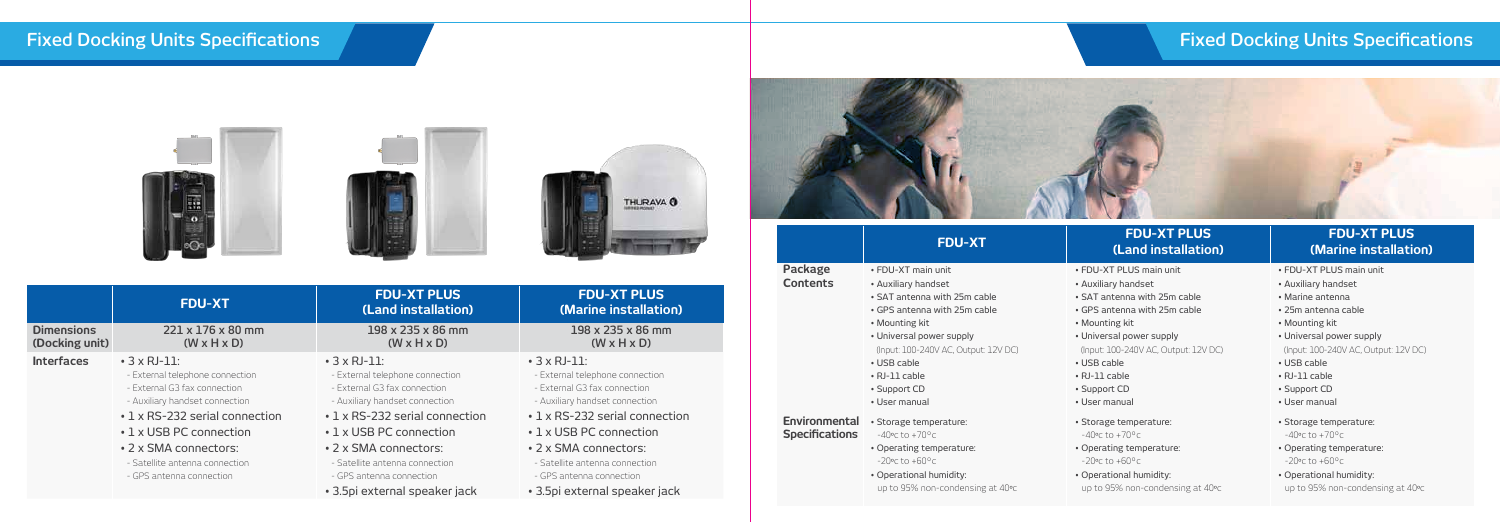# **Vehicle Docking Kits Vehicle Docking Kits Specifications**

**BO** mm width

- e attached to windshield or dash board
- suction pad
- rd disk

i phone  $2V/24V$ 

**REGACCITY** CABLE CABLE FOR CABLE 5 MACH CABLE

M) to MCX (M)

le with protection fuse

Vehicle Docking Kits ensure easy and reliable hands-free communication in vehicles, which allows for safe and comfortable driving.

Simply insert the Thuraya device into the adjustable phone cradle, connect the antenna, the loudspeaker, and the microphone, and start enjoying satellite connectivity on the move.



| • Circuit switched data |
|-------------------------|
|                         |

• Loudspeaker and microphone

| <b>Cradle Kit</b>   | Phone holder     | Side grip arms 45 - 80                                           |
|---------------------|------------------|------------------------------------------------------------------|
|                     | Suction mount    | Suction cup can be<br>Optional gel type su<br>Optional dashboard |
| <b>External</b>     | Frequency        | 1525Mhz - 1660.5Mhz                                              |
| Antenna             | <b>Size</b>      | $\emptyset$ 110 mm                                               |
|                     | Weight           | 200 grams                                                        |
|                     | Mounting         | Magnetic mounting                                                |
|                     | Mounting place   | On steel roof                                                    |
|                     | Height           | $41.0$ mm                                                        |
|                     | Operating temp.  | $-20$ °C to $+70$ °C                                             |
|                     | Connector        | SMA (F) for SAT port                                             |
|                     | IP grade         | IP66                                                             |
| <b>Loud Speaker</b> | Output           | $>$ 2.5 Watt                                                     |
|                     | 1/O              | UDC connector for p<br>DC Power Input (12)<br>Microphone input   |
| <b>Microphone</b>   | Mounting         | Sunvisor clip mounting                                           |
| <b>RF Cable</b>     | RF cable         | 5m LMR-200 cable, SM                                             |
|                     | RF cable adaptor | 10cm adaptor SMA (M)                                             |
| <b>DC Cable</b>     | Cigarette cable  | Coiled cigarette cable                                           |

Available for: *Thuraya XT-PRO DUAL, Thuraya XT-PRO, Thuraya XT* 



*Basic functionality\*: Thuraya XT-LITE, SatSleeve+, SatSleeve Hotspot*



*\*Works also as a vehicle phone holder with external antenna for Thuraya XT-LITE, SatSleeve+ and SatSleeve Hotspot, while using the microphone and earset of the handset.*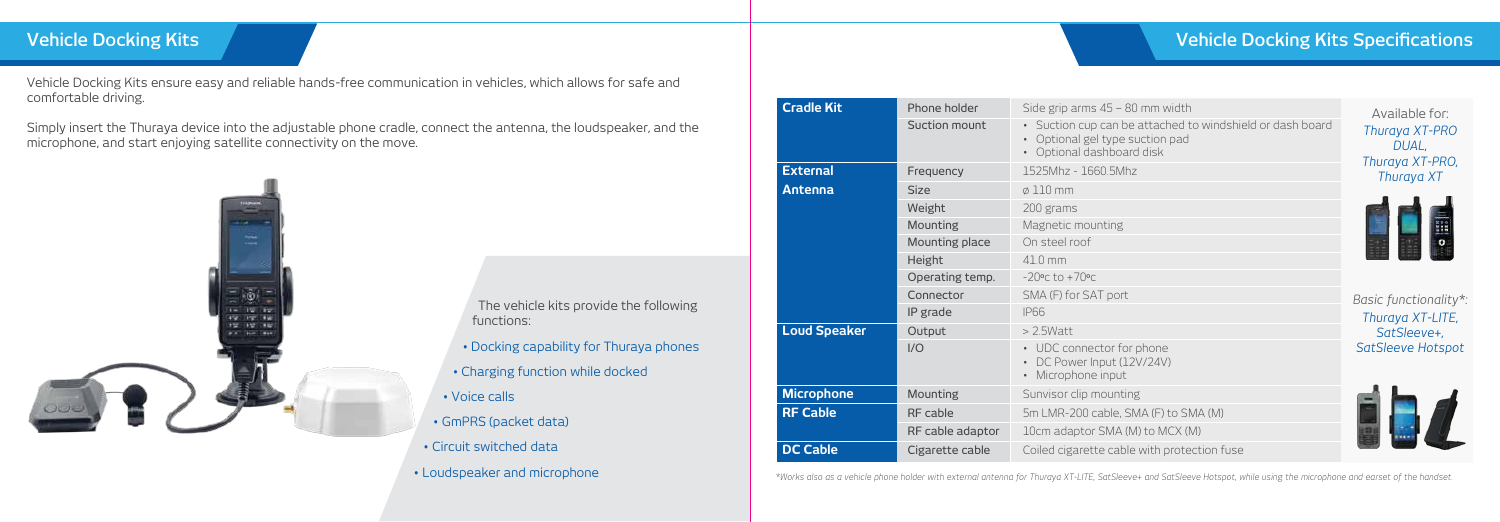# **Indoor Repeaters Indoor Repeaters Specifications**

| ater                                     | <b>Multi-channel repeater</b>                                                                                                                            |  |  |
|------------------------------------------|----------------------------------------------------------------------------------------------------------------------------------------------------------|--|--|
|                                          | up to 10 simultaneous users                                                                                                                              |  |  |
|                                          | up to 500 sqm.                                                                                                                                           |  |  |
| 4mm<br>1 <sub>mm</sub>                   | Indoor Repeater:<br>213mm x 180mm x 39mm<br>Outdoor antenna:<br>124mm x 164mm x 51mm                                                                     |  |  |
| <g<br>1kg</g<br>                         | Indoor Repeater: 1.68kg<br>Outdoor antenna: 0.4kg                                                                                                        |  |  |
| peater main unit<br>door antenna<br>unit | · Multi-channel repeater main unit<br>Outdoor SAT antenna with 50m antenna<br>cable assembly<br>• Outdoor GPS antenna with 50m antenna<br>cable assembly |  |  |
| cable                                    | • Indoor SAT/GPS antenna unit<br>• 30m indoor SAT antenna cable assembly<br>• 30m indoor GPS antenna cable assembly                                      |  |  |
|                                          | AC power supply<br>Screw set                                                                                                                             |  |  |
| arranty card                             | • User manual with warranty card                                                                                                                         |  |  |



Indoor Repeaters enable you to use Thuraya's handsets in indoor environments. It provides indoor coverage of up to 500 square meters via the outdoor antenna which also ensures maximum signal strength. The indoor repeater is easy to install and supports voice, data/fax, SMS and GmPRS in satellite mode.

There are two versions available, the **Single-Channel Repeater**, which enables indoor usage for one user at a time, and the **Multi-Channel Repeater**, which supports indoor usage on up to ten satellite handsets simultaneously.

Available for: *All Thuraya handsets*



- $-12m$  RF antenna
- Screw set
- Portable type:
- 5m antenna cable
- Suction mount
- User manual with w



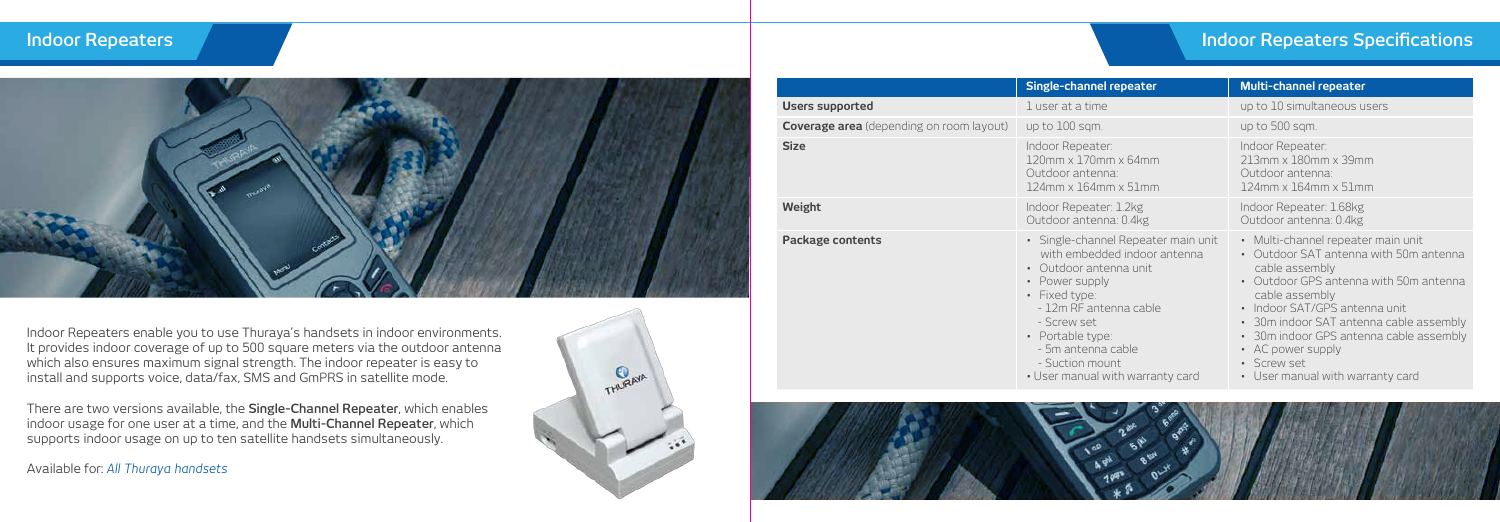# **External Handset Antennas Thuraya XT-Hotspot**

For improved satellite signal reception when used on the move (e.g. in boats or cars) or in areas at the edge of the Thuraya coverage. Simply connect the antenna cable (5m length) with your Thuraya handset and place the magnetic mounted antenna (IP66 rating) in a position with direct line of sight to the Thuraya satellite.

## Specifications:

- Frequency: 1525 1660.5 MHz Mounting: Magnetic
- 
- 
- Diameter: 111 mm
- 
- Impedance: 50 ohm Height Above Roof: 36.5 mm
- Color: White (glossy) Operating Temperature: -40°C to +70°C

Available for: *Thuraya XT-PRO DUAL, Thuraya XT-PRO, Thuraya XT-LITE, Thuraya SatSleeve+, Thuraya SatSleeve Hotspot, Thuraya XT*



Thuraya XT-Hotspot gives you the world's fastest Wi-Fi via satellite phones. It offers a plug-and-play solution, enabling easy and economical Internet access over Thuraya's mobile satellite network with fast data speeds of up to 60 kbps. The XT-Hotspot uses the GmPRS or Circuit-switched data connection of your Thuraya handset for quick and secure Internet connectivity in the remotest of locations.

Available for: *Thuraya XT-PRO DUAL, Thuraya XT-PRO, Thuraya XT*





Connect multiple wireless devices including your smartphones, laptops and tablets. It's a plug and play product without any need to install software.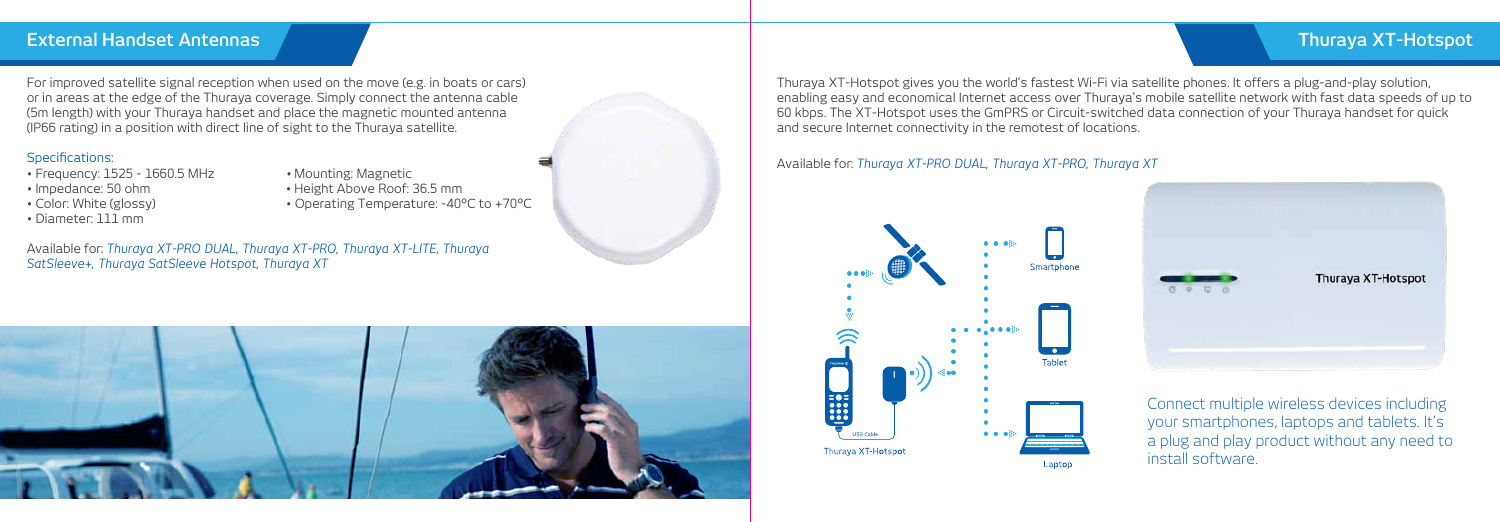# **Thuraya XT-Hotspot Technical Specifications Thuraya Land Voice Accessories**





| IEEE 802.11n, IEEE 802.11g, IEEE 802.11b |
|------------------------------------------|
| 11n: Up to 150Mbps (dynamic)             |
| 11g: Up to 54Mbps (dynamic)              |
| 11b: Up to 11Mbps (dynamic)              |
| 2.4-2.4835GHz                            |
| WEP, WPA-PSK/WPA2-PSK                    |
| 1 10/100Mbps LAN Port                    |
| USB 2.0 Port for Thuraya XT/XT-PRO       |
| Micro USB port for power supply          |
| Input: 110/220 Volt, Output: 5 Volt, 1A  |
| 15°C to 40°C                             |
| $-20^{\circ}$ C to 50 $^{\circ}$ C       |
| 0% to 75%, non-condensing                |
| 0% to 75% non-condensing                 |
| CE, FCC, RoHS                            |
|                                          |





**Solar Chargers**

Solar chargers enable you to charge your Thuraya handset using solar power if you don't have access to electricity.

Available for: *All Thuraya handsets*



**Car Chargers**

A car charger ensures your Thuraya phone is never out of power while you are on the move. It provides non-stop operation of your handset by charging your phone while you drive.

Available for: *All Thuraya handsets*